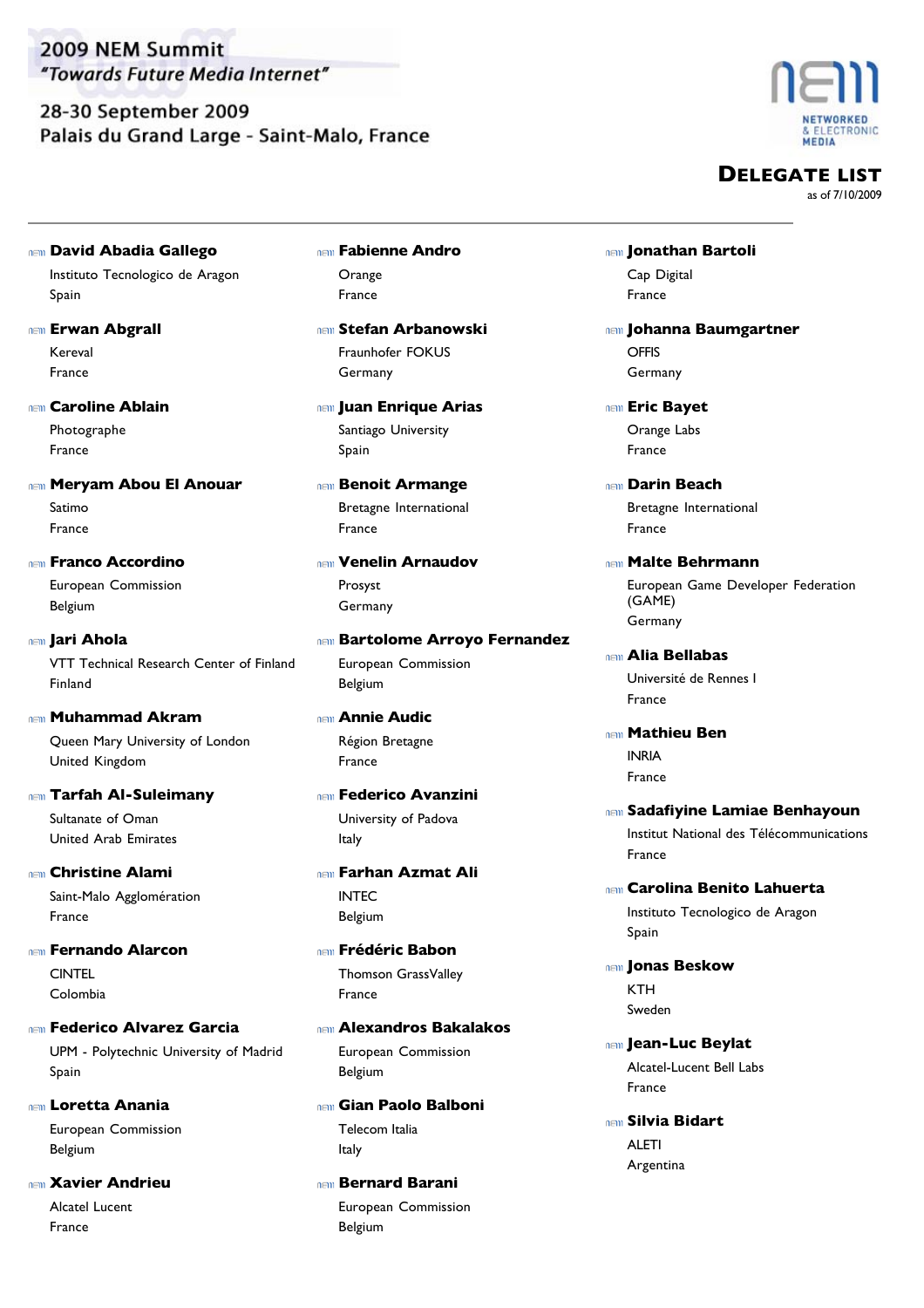28-30 September 2009 Palais du Grand Large - Saint-Malo, France



**DELEGATE LIST**

as of 7/10/2009

- Région Bretagne **Catherine Bigot**
- INRIA **Julien Bilavarn** France

France

- Institut National des Télécommunications **François Billaud** France
- Telecom Bretagne **Annic Blandin** France
- CRP Henri Tudor **Patrick Blandin** Luxemburg
- ENSSAT **nem Olivier Boeffard** France
- Alcatel-Lucent **Fabrice Bonnaud** France
- Bretagne Innovation **Claire Bontemps** France
- Thomson **Thierry Borel** France
- France Telecom **Michel Borgne**
- Canon Research Centre France SAS **REIN** Philippe Boucachard France
- INRIA **Nozha Boujemaa** France
- Intel **David Boundy** Ireland
- Alcatel-Lucent **Didier Arnaud Bourse** France
- INRIA **REIN Patrick Bouthemy** France
- **Grassvalley nem Eric Boutteloup** France
- Politecnico di Milano **Alessandro Bozzon** Italy
- ENSSAT **Laurent Bramerie** France
- VizionR **Marc Brelot** France
- Dynamixyz **Gaspard Breton** France
- **AFTIC Alberto Brunete Gonzalez** Spain
- Planet **Evert Buitenwerf** The Netherlands
- University of Southampton **R. Burt** United Kingdom
- Alcatel-Lucent **Gilbert Cabasse** France
- Thomson GrassValley **Nathalie Cabel** France
- INRIA **Sébastien Campion** France
- EC Project Reviewer **Matthias Carlsohn**
- **Richard Carmichael** United Kingdom
- D'Appolonia **Stefano Carosio** Italy
- Crytek **Francesco Carucci** Germany
- CINTEL **Mario Castano** Colombia
- Medios y Soluciones **Beatriz Castilla** Colombia
- Wireless Galicia **Xurxo Cegarra** Spain
- Telecom Bretagne **Lucia Cerghizan** France
- SGAR **Wilfrid Challemel du Rosier** France
- Artefacto **Stéphane Chaplain** France
- ENSSAT **nem Thierry Chartier** France
- **Orange** *IEII* Jerome Chauvel France
- Industrial Technology Research Institute (ITRI) **Margaret Chen** Taiwan ROC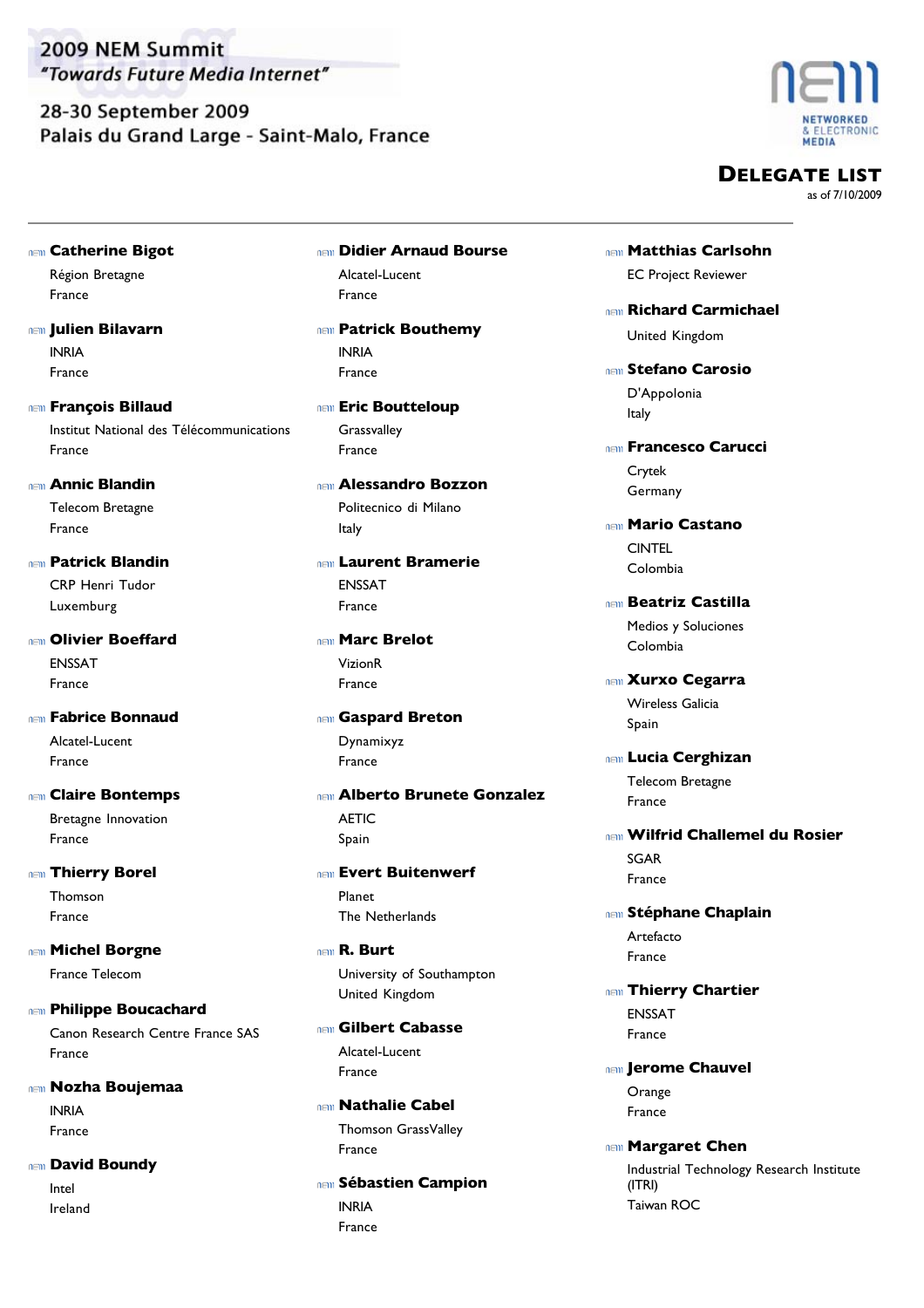## 28-30 September 2009 Palais du Grand Large - Saint-Malo, France



**DELEGATE LIST**

as of 7/10/2009

Industrial Technology Research Institute **Fang-Chu Chen**

(ITRI) Taiwan ROC

Telecom Paritech **Gérard Chollet** France

#### *<b>REID* Philippe Christin

Orange Labs France

UPM - Polytechnic University of Madrid **Guillermo Cisneros** Spain

- **Orange Bertrand Cloarec** France
- Technische Universität Berlin **Kai Cluever** Germany
- Telisma **Laurent Cogné** France
- Institute for Prospective Technological Studies **Ramón Compañó**  Spain
- Institut National des Télécommunications **Bryan Cormy** France
- Telemediciones **REID** Freddy Corredor Colombia
- Images & Réseaux **Michel Corriou** France
- Artefacto **Valérie Cottereau** France
- Espace des Sciences de Rennes **Christopher Couzelin** France
- University of Edinburgh **Gerard Cummins** United Kingdom
- European Commission **Joao Da Silva** Belgium
- Enensys Technologies **Nelly Dagorne** France
- Invest Northern Ireland **Amy Dalton** Belgium
- Orange Labs **Pierre-Yves Danet** France
- W3c **François Daoust** France
- Systema Technologies S.A. **Costas Davarakis** Greece
- University of Trento **Francesco de Natale** Italy
- Alcatel-Lucent **Hugues Deghorain** France
- Alcatel Lucent **Gérard Délègue** France
- INRIA **Jean-Loic Delhaye** France
- Kerlink **Yannick Delibie** France
- Didagroup s.r.l. **Vittorio Dell'Aiuto** Italy
- MI **Corinne Deslandes** France
- Saint-Malo Agglomération **Catherine Desvallées Bunel** France
- Clixx Biz **Helge Di Marino** Germany
- Diorama **Juan Diaz** Colombia
- Vindeira **Felix Diaz Hermida**
	- Spain
- Thomson **Christophe Diot** France
- Georgia National Science Foundation **Theodore Doilidze** Georgia
- Thomson R&D **Gary Donnan** France
- **ETSI Margot Dor** France
- IRT Institut fuer Rundfunktechnik GmbH **Christoph Dosch** Germany
- INBOX **Ingo Doser** Germany
- ETRI **REIN Kim DougNyun** South Korea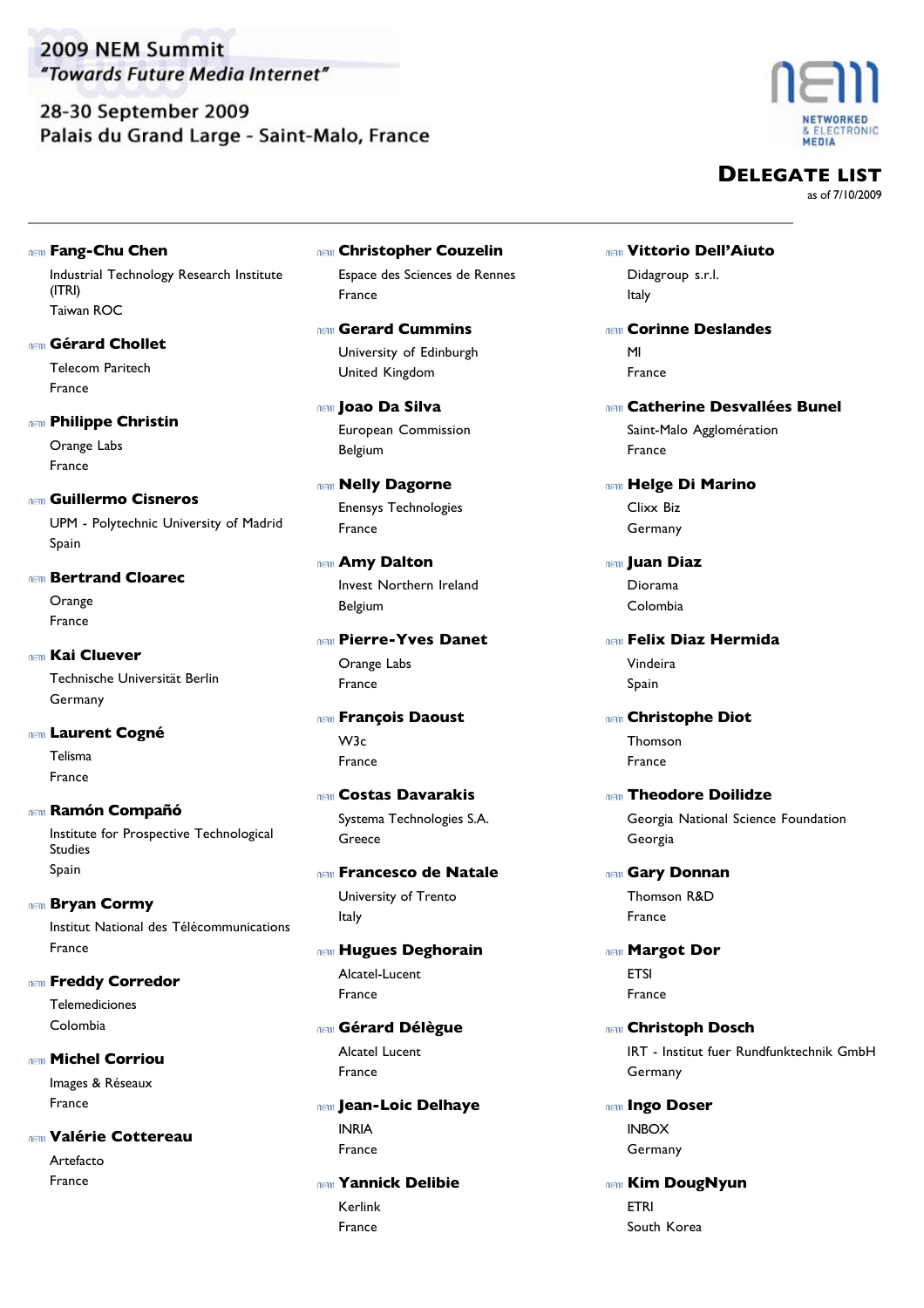28-30 September 2009 Palais du Grand Large - Saint-Malo, France



**DELEGATE LIST**

as of 7/10/2009

**Laurence Dubrac**

Lead Tech Design France

- Ecole Polytechnique fédérale de Lausanne (EPFL) **Frédéric Dufaux** Switzerland
- **Jean-Claude Dufourd**

Telecom ParisTech France

- INRIA **Georges Dumont** France
- Université de Mons **Stéphane Dupont** Belgium

INRIA **Arnaud Dupuis** France

Institut National des Télécommunications **Jérôme Durif** France

#### **Christophe Eberhardt**

Devoteam France

**Touradj Ebrahimi**

Ecole Polytechnique fédérale de Lausanne (EPFL) Switzerland

Interactive Institute **Magnus Eriksson** Sweden

Veades *<b>INGI* Yves Evain France

Fraunhofer IIS **Nikolaus Faerber** Germany

Homefibre Digital Network GmbH **Josef Faller** Austria

Teamcast **Gerard Faria** France

European Commission **REIN Peter Fatelnig** Belgium

Ubifrance **Claire Ferté** France

- Thomson GrassValley **Thierry Filoche** France
- University of York **Caitlin Fisher** Canada

Integrasys **Francisco Fornes Rumbao** Spain

- Thomson **Henri Fourdeux** France
- Images & Réseaux **Pierre François** France
- Orange Labs **Paul Friedel** France

University of Reading **David Luigi Fuschi** Italy

Fraunhofer ISST **Alexander Fyrin** Germany

Une Telecomunicaciones *<b>Sergio Gaona* Colombia

- Diorama **Bernardo Garces** Colombia
- Robotiker **Ana Garcia Iturri** Spain
- Images & Réseaux **Emmanuelle Garnaud-Gamache** France
- Saint-Malo Agglomération **Daniel Gaslain** France
- Ambassade du Canada **François Gauthé** France
- INRIA **Julien Gavard** France
- K.U. Leuven R&D **David Geerts** Belgium
- Streamezzo **REID Cedric Gegout** France
- INRIA **Patrice Gelin** France
- Sigma Orionis **REIN Florent Genoux** France
- INRIA **Joost Geurts** France
- Moviquity **Jose Manuel Gil Anton** Spain
- DEGETEL **nem Ouentin Gillard** France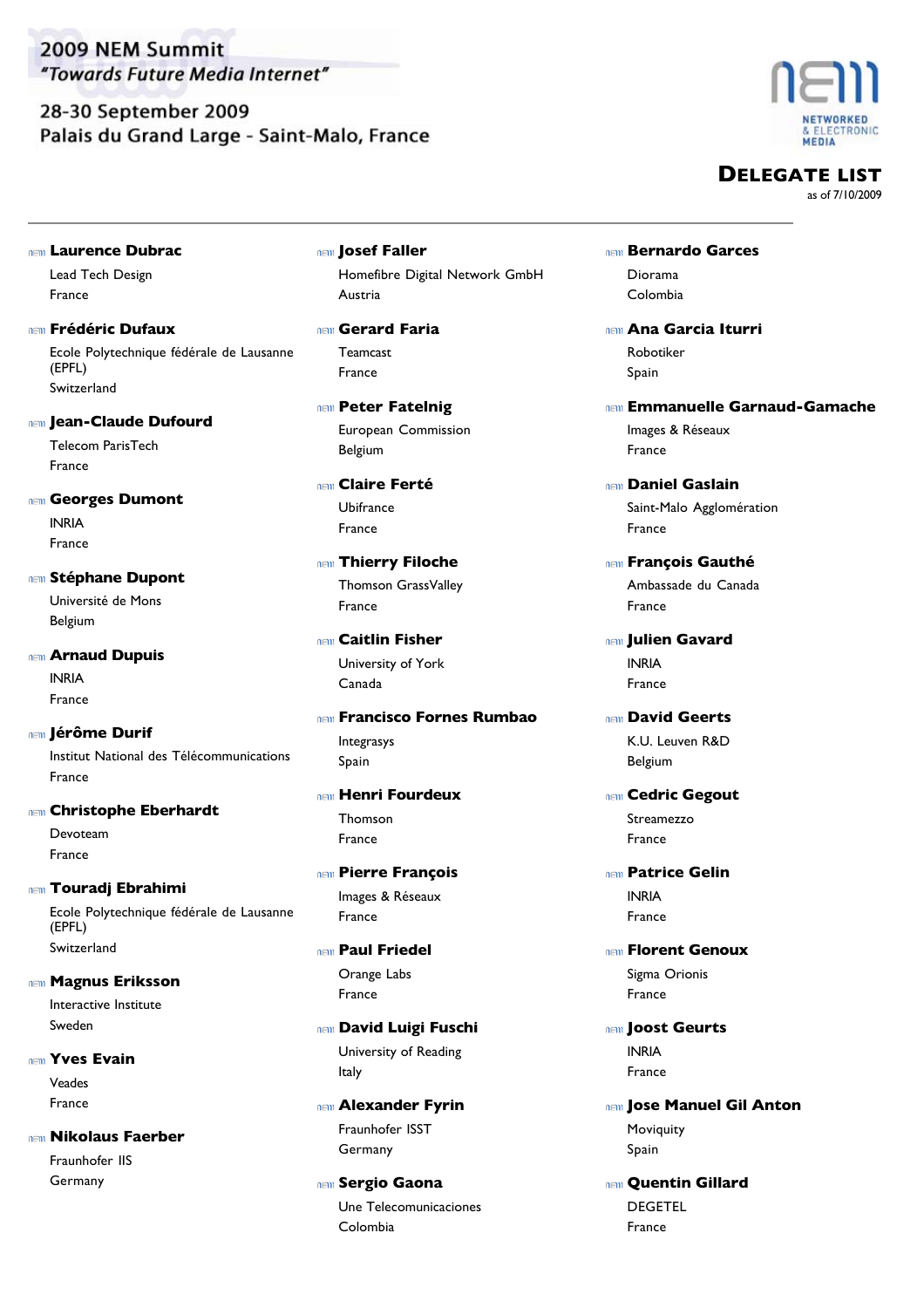28-30 September 2009 Palais du Grand Large - Saint-Malo, France



**DELEGATE LIST**

- Tavae **Kevin Glass** 
	- France
- Systema Technologies S.A. **Eleni Golemi** Greece
- Saarland Univeristy **Manuel Gorius** Germany
- Tampere University of Technology **Atanas Gotchev** Finland
- Universidad Nacional de la Plata **Maria Graciela de Ortuzar** Argentina
- KTH **Björn Granström** Sweden
- INRIA **Patrick Gros** France
- Archividéo Rennes **François Gruson** France
- Devoteam **Franck Gueguen** France
- Images & Réseaux **Bertrand Guilbaud** France
- Images & Réseaux **Dominique Guillois** France
- Thomson **Jean-Pierre Guillou** France
- Fraunhofer IGD **Volker Hahn** Germany
- Queen Mary University of London **Navid Haji Mirza** United Kingdom
- Multitel **Stéphanie Hancq** Belgium
- Kendra Foundation **Daniel Harris** United Kingdom
- Université de Nantes **Gundel Hartmut** France
- Eurescom GmbH **Luitgard Hauer** Germany
- Alcatel-Lucent **Chris Hawinkel** Belgium
- Thomson **Henk Heijnen** France
- **OFFIS Andreas Hein** Germany
- Intel GmbH **Thorsten Herfet** Germany
- Hörtech gGmbH **Tobias Herzke** Germany
- Novay **Cristian Hesselman** The Netherlands
- Budapest University of Technology & **Economics** *<b>IED* Zalan Heszberger Hungary
- Université de Bretagne **Cédric Hidrio** France
- Spirale Production **REID** Clode Hingant France
- EC Project Reviewer **Lindsay Holman**
- **Orange Pascal Houlier** France
- Eurescom GmbH **Halid Hrasnica** Germany
- Industrial Technology Research Institute (ITRI) **Spencer Hsu** Taiwan ROC
- Hörtech gGmbH **Rainer Huber** Germany
- Telefonica I+D **Miriam Ibanez Lequerica** Spain
- European Commission **Demosthenes Ikonomou** Belgium
- Informatik 7 *I***OChen Issing** Germany
- Quenn Mary University of London **Ebroul Izquierdo** United Kingdom
- Université de Bretagne **Céline Jacob Gueguen** France
- British Telecom **Richard Jacobs** United Kingdom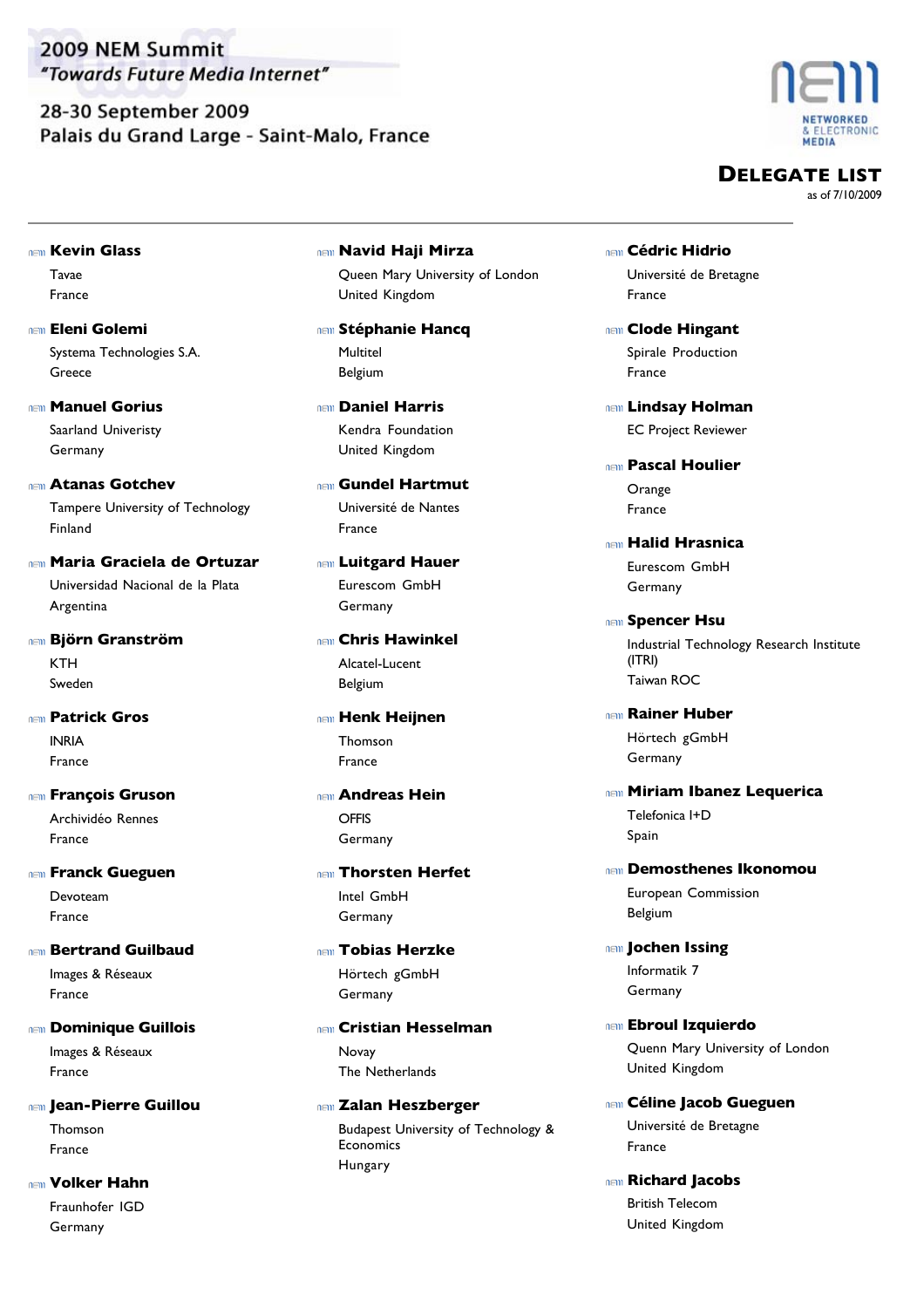28-30 September 2009 Palais du Grand Large - Saint-Malo, France



**DELEGATE LIST**

- BCE Broadcasting Center Europe **Frank Jaeger** Luxemburg
- Poznan University of Technology **Tadeusz Janasiewicz**
- DRIRE **Nicolas Javière**
	- France
- University of Bradford **Jianmin Jiang**
	- United Kingdom
- Telefonica I+D **José Jimenez** Spain
- SUPELEC **Bernard Jouga** France
- Bretagne Innovation **Paul François Jullien** France
- DFKI GmbH **Mathias Jung** Germany
- Fraunhofer IGD **Christoph Jung** Germany
- Institut National des Télécommunications **Victor Kabdebon** France
- Riga Technical University **Atis Kapenieks** Latvia
- Northwestern University Chicago **Aggelos Katsaggelos** United States
- Technische Universität Berlin **Pascal Kelm** Germany
- Eurescom GmbH **David M. Kennedy** Germany
- Saint-Malo Agglomération **Abel Kinie** France
- ICT Results **Tom Kooy** Belgium
- Meralabs **Natalia Korobkova** Russia
- Serious Games Interactive **Joergen Krabbe** Denmark
- Intracom S.A. Telecom **Artur Krukowski** Greece
- Telekom Austria TA AG **Susanne Kuehrer** Austria
- INRIA **Richard Kulpa** France
- ETRI **Yang Kyu Tae** South Korea
- Agence Eco Bretagne **Renan L'Helgoualch** France
- INRIA **Claude Labit** France
- Institut National des Télécommunications **Antoine Lachaud** France
- Delft University Of Technology **Inald Lagendijk** The Netherlands
- VTT Technical Research Center of Finland **Arto Laikari** Finland
- Alcatel-Lucent **REIN** Philippe Laine France
- British Broadcasting Corporation **Vali Lalioti** United Kingdom
- INRIA **Fabrice Lamarche** France
- Thomson **Anne Lambert** Germany
- **Orange Sandrine Lamotte** France
- Thomson **Franck Lamouroux** France
- BCE Broadcasting Center Europe **Jean Lampach** Luxemburg
- Mondragon Corporacion **Iñaki Larrañaga** Spain
- European Commission **Isidro Laso Ballesteros** Belgium
- VTT Technical Research Center of Finland **Jukka-Pekka Laulajainen** Finland
- **Orange Gilles Launay** France
- Thomson **Anthony Laurent** France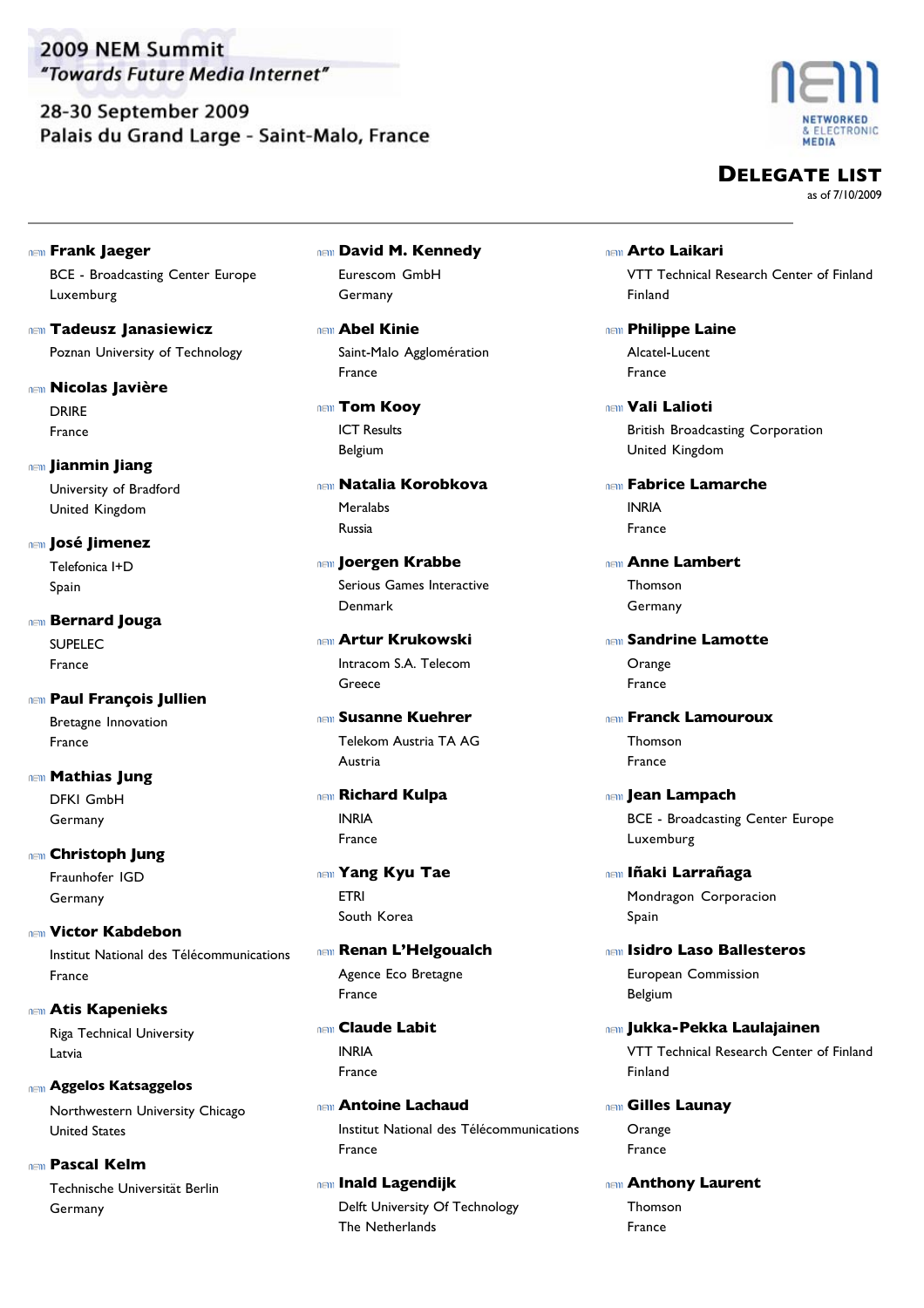28-30 September 2009 Palais du Grand Large - Saint-Malo, France



**DELEGATE LIST**

as of 7/10/2009

- Alcatel-Lucent **Gérard le Bihan** France
- Images & Réseaux **Roland Le Bouédec** France
- **EKINOPS Claude Le Bouetté** France
- Région Bretagne **Jean-Yves Le Drian** France
- Inno **Franck Le Gall** France
- **Orange Yannick Le Louedec** France
- INRIA Golaem **Patrice Le Moing** France
- Thomson **Yves-Marie Le Pannerer** France
- Saint-Malo Agglomération **Henri-Jean Lebeau**
- Rennes Atalante **Eric Lebourdais** France

France

- Orange Labs **Patrick Lechat** France
- Streamezzo **Elouan Lecoq** France
- **Martine Lehoux**
	- Thomson France
- **ETSI Gaby Lenhart** France
- Laval Virtual **Matthieu Lepine** France
- videolectures.net **Darja Leskovec** Slovenia
- Région Bretagne **André Lespagnol** France
- Institut Telecom **REIN** Philippe Letellier France
- Boozter Technologies **Jean-Marc Liron**
- Interactive Institute **Ren Peter Ljungstrand** Sweden
- Tavae **Lotfi Lounis** France
- Thomson **Ali Louzir** France
- Spirale Production **Anne Luart** France
- Veades **Didier Luzarraga** France
- BeLISA **Tatyana Lyadnova** Byelorussia
- Telecom Bretagne **Gérard Madec** France
- European Commission **Rossella Magli** Belgium
- Artefacto **Erwan Mahe** France
- Orange **Vincent Marcatte** France
- Orange **Isabelle Marchal** France
- CEA INES RDI **REIN** Philippe Marechal France
- European Commission **Maria-Cristina Marinescu**
- Belgium **Andriana Marinoy-Xydi**
	- Ministry of Economy Greece
- Orange Labs **Bernard Marquet** France
- **BT Paul Marrow** United Kingdom
- INRIA **Clodéric Mars** France
- Marsh Consulting Limited **Richard Marsh** United Kingdom
- Colombian Telecommunication Research Center **Manuel Martinez Nino** Colombia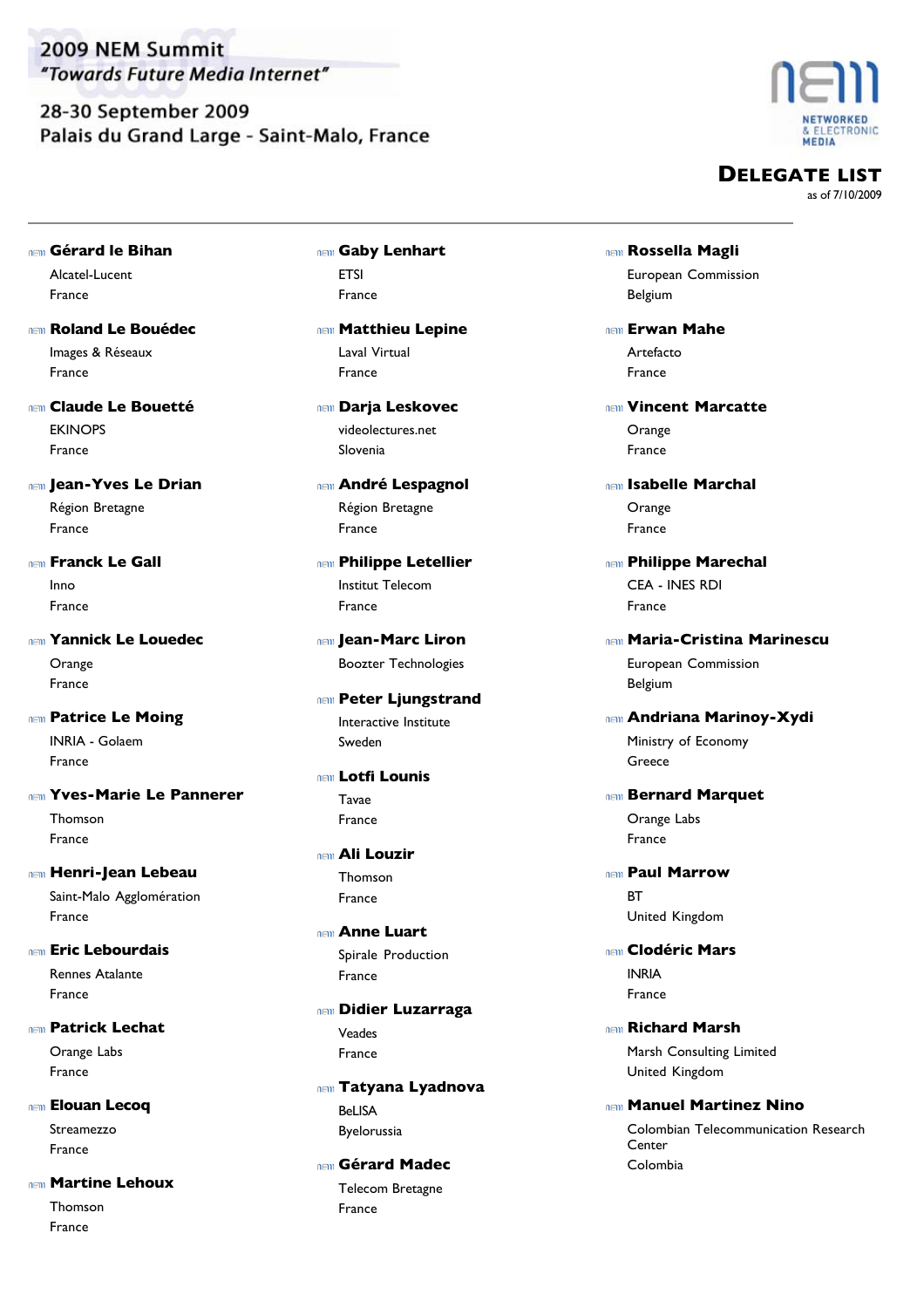28-30 September 2009 Palais du Grand Large - Saint-Malo, France



**DELEGATE LIST**

- Université de Brest **Jean-Luc Mattei** France
- Press Association **Jarred McGinnis** United Kingdom
- European Commission **Francisco Medeiros** Belgium
- Vindeira **Rosa Méndez** Spain
- UPM Polytechnic University of Madrid **Jose Manuel Menéndez** Spain
- Thomson R&D France **Jean-Dominique Meunier** France
- **OFFIS Jochen Meyer** Germany
- Exalead **Amar-Djalil Mezaour** France
- Telecom Italia Lab **Giorgio Micca** Italy
- MeraLabs **Nikolai Mikhaylov** Russia
- TASLAB **Luca Mion** Italy
- Saarland University *I***OChen Miroll** Germany
- Thomson **Denis Mischler** France
- Thomson Grass Valley **Raoul Monnier** France
- Atos Origin **Paul Moore** Spain
- Moviquity SA **Victor M. Moracho Oliva** Spain
- **CINTEL Octavio Moreno** Colombia
- Thomson **Patrick Morvan** France
- Fraunhofer HHI **Karsten Mueller** Germany
- **OFFIS Frerk Müller** Germany
- Supélec **Amor Nafkha** France
- University of British Columbia **Panos Nasiopolous** Canada
- Barcelonamedia **Raquel Navarro** Spain
- University of Florence **Paolo Nesi** Italy
- Institut National des Télécommunications **Alban Nicolas** France
- Images & Réseaux **Didier Nicot** France
- ICT Results **Christian Nielsen** Belgium
- Alcatel-Lucent **Corinne Obled** France
- Alcatel-Lucent **Sebastien Obled** France
- University of Salzburg **Marianna Obrist** Austria
- BBC British Broadcasting Corporation **Andrew Oliphant** United Kingdom
- NEM Summit **Elizabeth Oliphant** United Kingdom
- Cap Digital **Eduardo Oliveira** France
- Bilkent University **Levent Onural Turkey**
- videolectures.net **Davor Orlic** Slovenia
- INRIA **Gérard Paget** France
- Panebarco & C. SAS **Marianna Panebarco** Italy
- Western France **Monique Panheleux** France
- Ministry of Economy **Fani Papathanasiou** Greece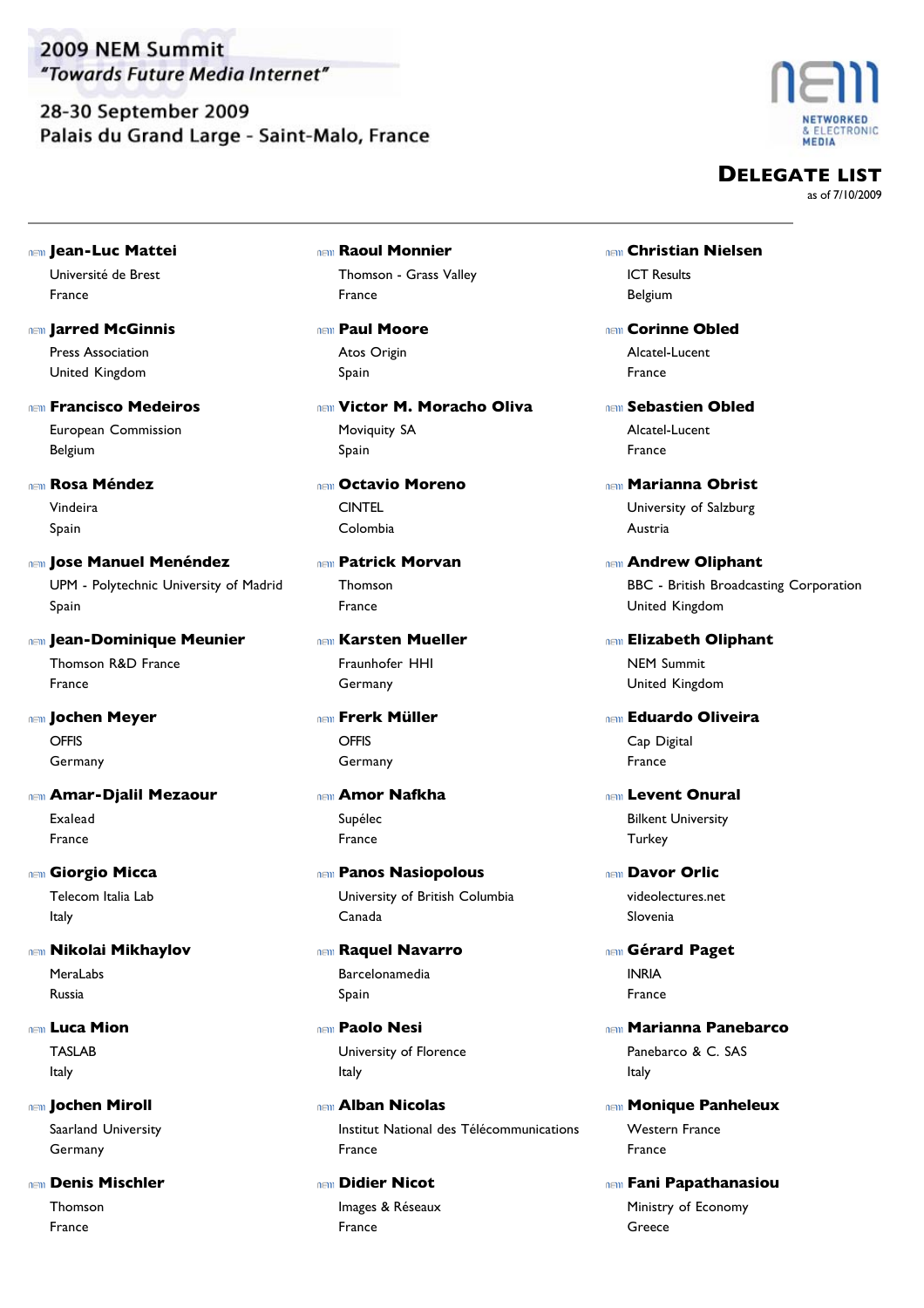28-30 September 2009 Palais du Grand Large - Saint-Malo, France



**DELEGATE LIST**

as of 7/10/2009

Thomson **Jean-Luc Paquier**

France

- **Orange nem Dominique Pavy** France
- Thomson **Magali Payet** France
- Queen Mary University of London **Eduardo Peixoto** United Kingdom
- Universidad Santo Tomas **Claudia Perez** Colombia
- Crear Media **Alejandro Perez** Colombia
- Quobis Network **Elias Pérez** Spain
- **Gradiant Luis Pérez** Spain
- Sigma Orionis **Amélie Perier** France
- Telecom Bretagne **Christian Person** France
- Images & Réseaux **Marie-Laure Pessin** France
- Artefacto **Nathalie Philippeau** France

**Thierry Plassard** 

Thomson France

- JCP-Consult **Jean-Charles Point** France
- Institut National des Télécommunications **Adrien Poitevin** France
- Thomson **Corinne Porée** France
- VICOMTech **Jorge Posada** Spain
- Rose Vision **Rubén Pozuelo** Spain
- Telecom SudParis **Francoise Preteux** France
- Alcatel-Lucent **Erven Queau** France
- BCE Broadcasting Center Europe **Sascha Quillet** Luxemburg
- Intel **REIN** Brian Quinn Ireland
- Arkamys **Jean-Michel Raczinski** France
- Queen Mary University of London **Naeem Ramzan** United Kingdom
- ITEMS **Hervé Rannou** France
- **Thales Bertrand Ravera** France
- Barcelonamedia **Pablo Rebaque** Spain
- **CINTEL Carol Rendon** Colombia
- Kereval **Alain Ribault** France
- Images & Réseaux **Viviane Ribeyron** France
- Delft University of Technology **Pien Rijnink** The Netherlands
- Alcatel-Lucent Bell Labs **George Rittenhouse** United States
- R Cable **Antonio Rodriguez** Spain
- European Commission **Luis Rodriguez-Rosello** Belgium
- JCP-Consult **Stéphane Rolland** France
- servicesmobiles.fr **Christophe Romei** France
- Instituto Tecnologico de Aragon **Diego Romero** Spain
- INRIA **Rémi Ronchaud** France
- National Chiao Tung University (NCTU) **REID Chen Rong Jaye** Taiwan ROC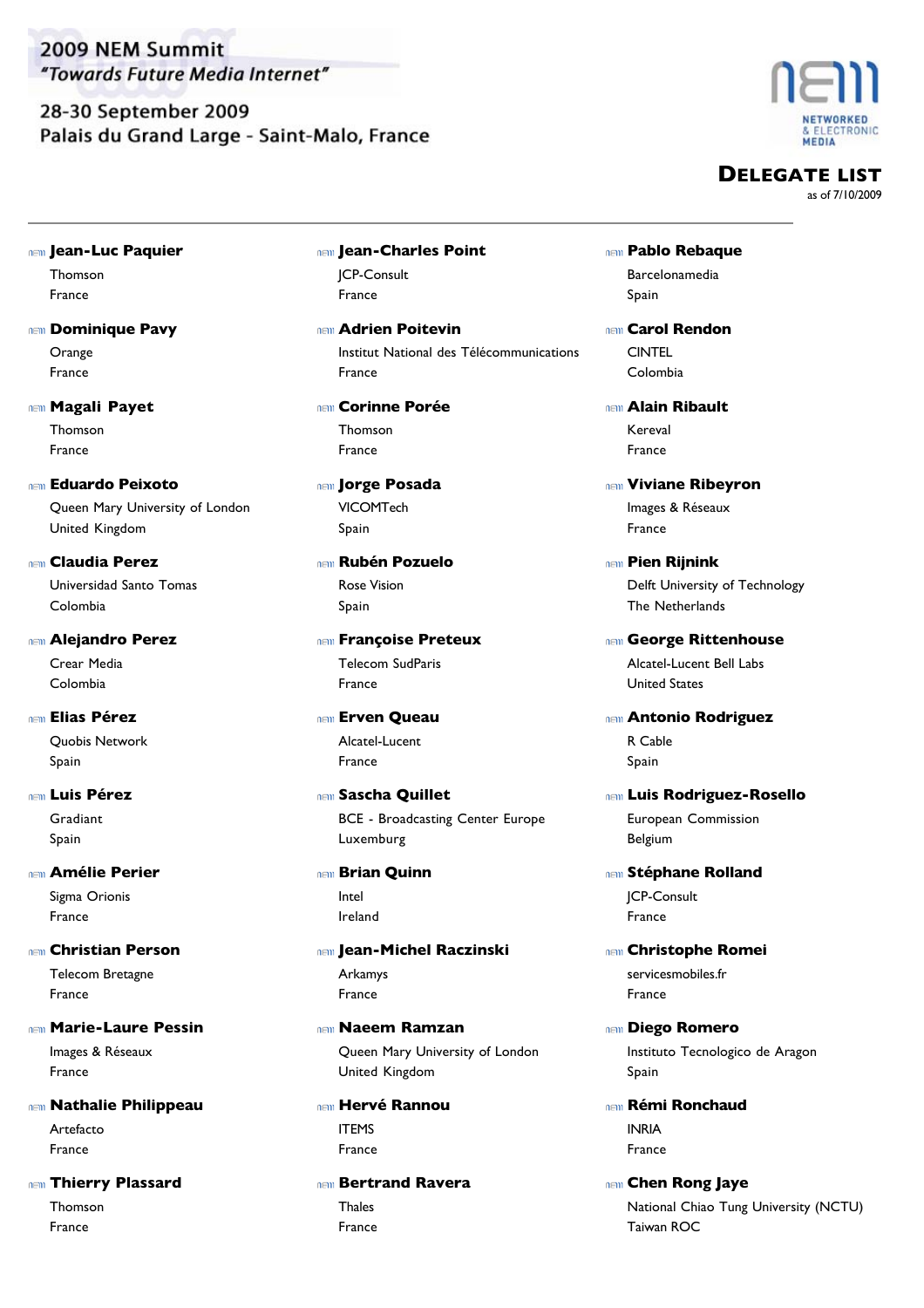28-30 September 2009 Palais du Grand Large - Saint-Malo, France



**DELEGATE LIST**

as of 7/10/2009

**Florent Rortais**

Université de Rennes France

- TMG **Soufiane Rouibia** France
- INRIA **Michael Rouillé** France

**Boris Rousseau** 

INRIA France

INRIA **Gerardo Rubino** France

Avientia **Ismail Sabry**

France

- Integrasys **José Manuel Sanchez Delgado** Spain
- **TDF IEIII** Jean-Yves Savary France
- Atos Origin **Irene Schmidt** Spain
- Technische Universität Berlin **Sebastien Schmiedeke** Germany
- IRT Institut fuer Rundfunktechnik GmbH **Birgit Schoeter** Germany
- Fraunhofer **Michael Scholles** Germany
- Thomson **Arno Schubert**
- Pôle Images & Réseaux **Christiane Schwartz** France
- Queen Mary University of London **Lasantha Seneviratne** United Kingdom
- Thomson **Catherine Serre** France
- Rose Vision **Julian Sesena** Spain
- BCE Broadcasting Center Europe **Laurent Seve** Luxemburg
- Université de Rennes **Ala Sharaiha** France
- PT Inovaçao **Luis Miguel Silva** Portugal
- INRIA **Kamal Singh** France
- Institut National des Télécommunications **REIN Kshitiz Singh** France
- Intel Visual Computing Institure **Philipp Slusallek** Germany
- Delft University of Technology **Ewine Smits** The Netherlands
- Arteixo Telecom **Manuel Solino** Spain
- BCE Broadcasting Center Europe **Alain Sone** Luxemburg
- VizionR **REIN Pierre Souchay** France
- Université de Brest **David Souriou** France
- Thomson R&D **Jurgen Stauder**
- IRT Institut fuer Rundfunktechnik GmbH **Gerhard Stoll** Germany
- Eurescom GmbH **REIN Peter Stollenmayer** Germany
- Baracoda **Fred Strainkrycer** France
- Ilmenau University of Technology **Dominik Strohmeier** Germany
- **Mark Stuart**

Pioneer Digital Design United Kingdom

- **NICT Toshiaki Suzuki** Japan
- Poznan University of Technology **Andrzej Szwabe** Poland
- Thomson **Stéphane Szymanski** France
- Saint-Malo Agglomération **nem Dominique Taillandier** France
- Alcatel-Lucent **Sophie Tardivel** France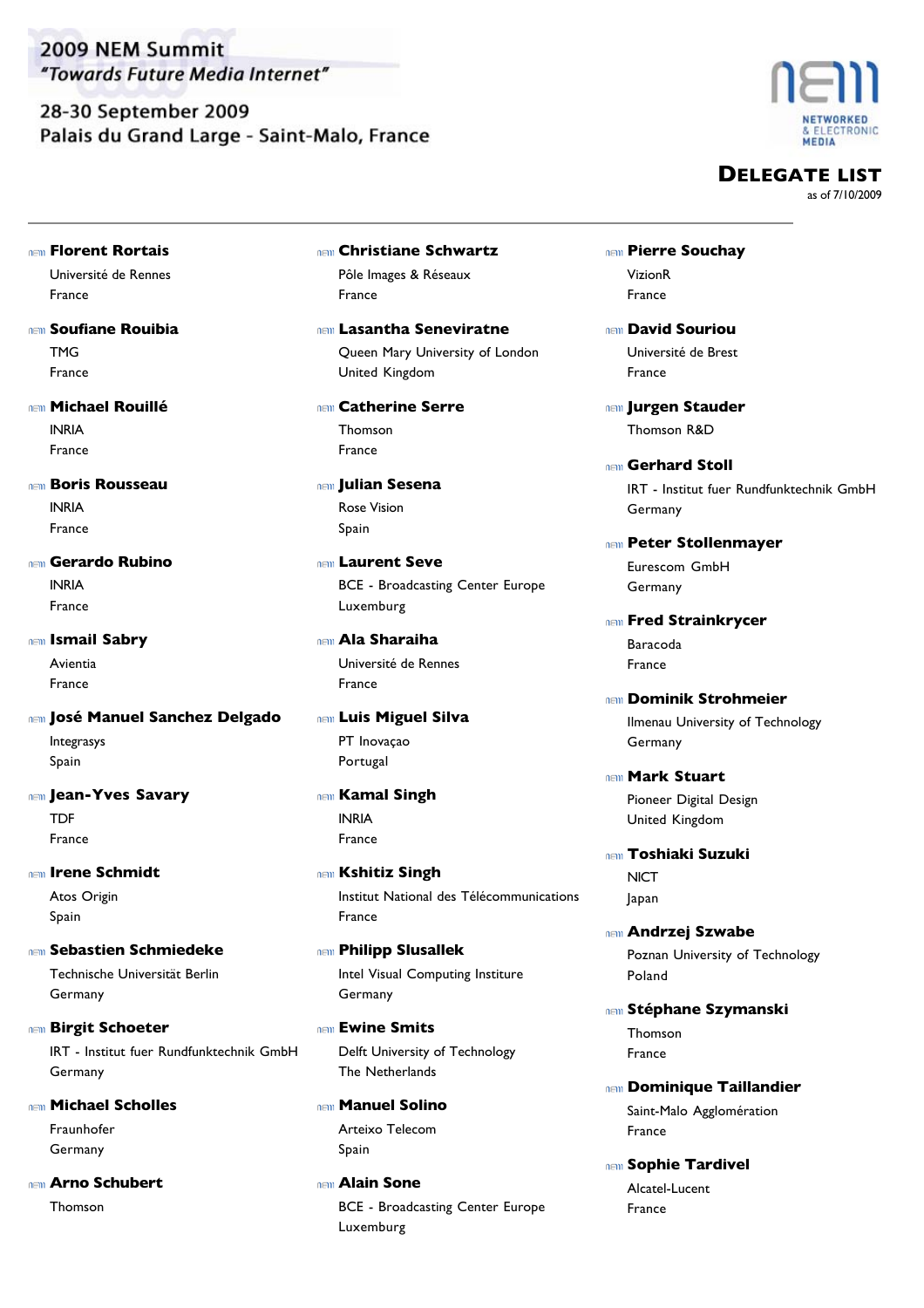28-30 September 2009 Palais du Grand Large - Saint-Malo, France



**DELEGATE LIST**

as of 7/10/2009

INRIA **Loïc Tching** France

**NIIT Miodrag Temerinac** Serbia

Gradiant - ETSIT **Maria Tenorio Miranda** Spain

Universität Klagenfurt **Christian Timmerer** Austria

Sigma Orionis **Roger Torrenti** France

Sigma Orionis **Camille Torrenti** France

Devoteam **nem Thierry Trehin** France

- INRIA **Olivia Trotel** France
- ESC Rennes School of Business **Yann Truong** France
- **Orange Anne-Marie Ulmer-Moll** France
- **Alain Untersee**

Teamcast France

InMark **Yolanda Ursa Santa-Olalla** Spain

Sigma Orionis **Karine Valin** France

Ontario College of Art and Design **Greg Van Alstyne** Canada

Alcatel-Lucent **Steven Van den Berghe** Belgium

Thomson **Pieter Van Der Linden** France

BCE - Broadcasting Center Europe **Tun Van Rijswijck** Luxemburg

Alcatel-Lucent Bell NV **Jos Van Sas** Belgium

INTEC **Bert Vankeirsbilck** Belgium

Systema Technologies S.A. **Maria Vassiou** Greece

Telecom Italia **Marco Vecchietti** Italy

Université de Bretagne **Camille-Emilie Vernier** France

Avientia **Stéphane Wagner** France

Vrije Universiteit **Nils Walravens** Belgium

Novay **Christian Wartena** The Netherlands

**Communitech Kathleen Webb** Canada

- Thomson **Sebastien Weitbruch** Germany
- Crytek **Alexander Werner** Germany
- **RT Doug Williams** United Kingdom
- European Broadcasting Union **David Wood** Switzerland
- Ecole Polytechnique fédérale de Lausanne (EPFL) **Ashkan Yazdani** Switzerland

TUBITAK **Melis Yurttagul Turkey** 

Institut National des Télécommunications **Titus Zaharia** France

- Synelixis Solutions Ltd **Theodore Zahariadis** Greece
- **CSTB Alain Zarli** France
- ISTAT **Giocchino Zecca** Italy
- DLR e.V. PT-DLR **Herbert Zeisel** Germany
- IT Innovation Centre **Zlatko Zlatev** United Kingdom